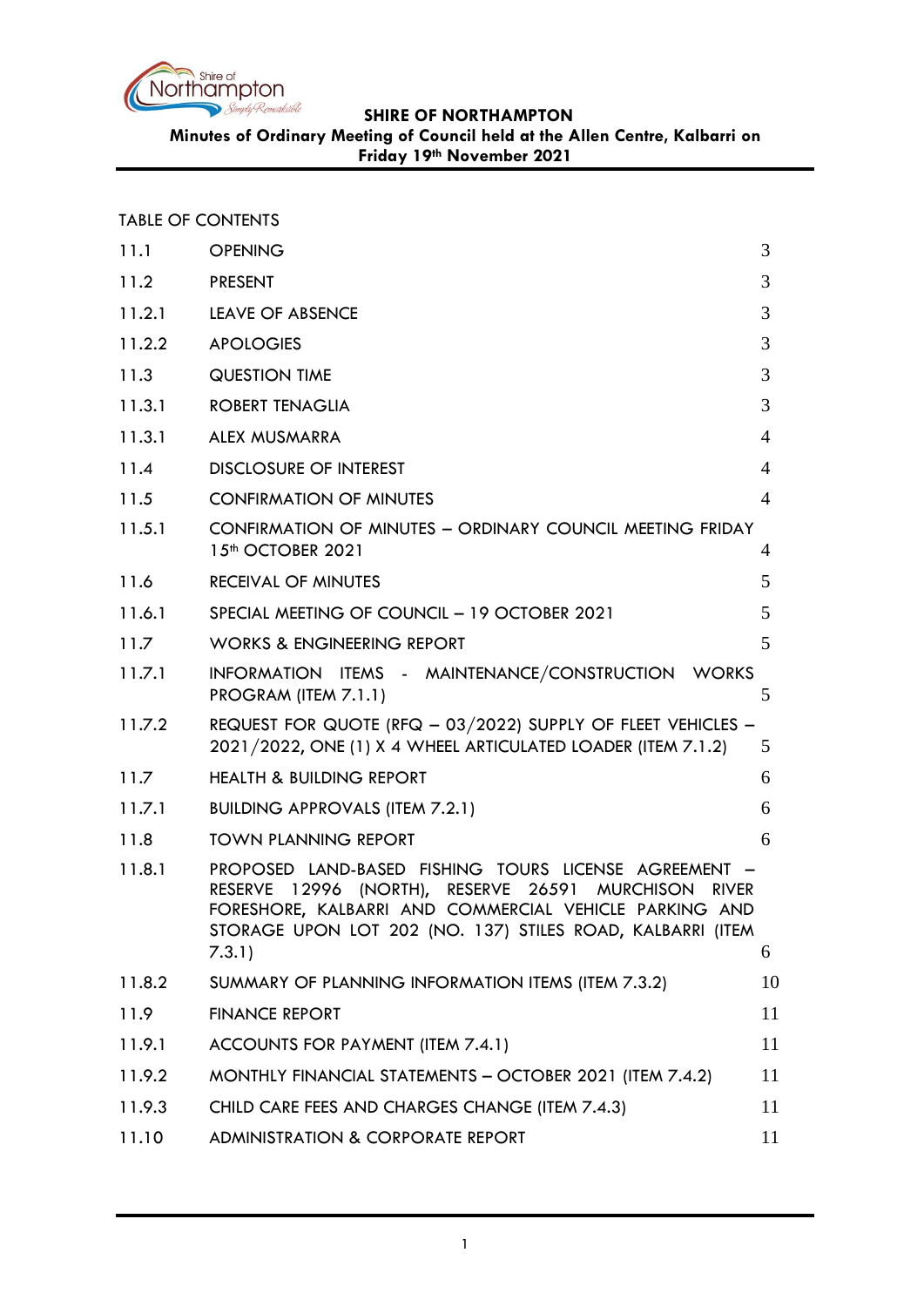

| Minutes of Ordinary Meeting of Council held at the Allen Centre, Kalbarri on<br>Friday 19th November 2021 |                                                                                          |    |  |  |
|-----------------------------------------------------------------------------------------------------------|------------------------------------------------------------------------------------------|----|--|--|
| 11.10.1                                                                                                   | LEASE - NORTHAMPTON OLD SCHOOL COMMUNITY INITIATIVE INC<br>(ITER 7.5.1)                  | 12 |  |  |
| 11.10.2                                                                                                   | REQUEST FOR FINANCIAL ASSISTANCE - CREATIVE OBSESSIONS (ITEM<br>7.5.2                    | 12 |  |  |
| 11.10.3                                                                                                   | REQUEST FOR SPONSORSHIP - ISOLATED CHILDREN'S PARENTS<br><b>ASSOCIATION (ITEM 7.5.3)</b> | 12 |  |  |
| 11.10.4                                                                                                   | NORTHAMPTON STUD BREEDERS SHED (ITEM 7.5.4)                                              | 13 |  |  |
| 11.10.5                                                                                                   | OFFER TO PURCHASE LOT 25 RAKE PLACE, NORTHAMPTON (ITEM<br>7.5.5)                         | 13 |  |  |
| 11.10.6                                                                                                   | LOCAL ROAD & COMMUNITY INFRASTRUCTURE PROGRAMME (ITEM<br>7.5.6                           | 14 |  |  |
| 11.10.7                                                                                                   | PROPOSED MULTI-PURPOSE COMMUNITY CENTRE, KALBARRI (ITEM<br>7.5.7                         | 14 |  |  |
| 11.10.8                                                                                                   | REQUEST TO WAIVER LEGAL FEES - OUTSTANDING RATES (ITEM 7.5.8)                            | 14 |  |  |
| 11.10.9                                                                                                   | NORTHAMPTON PUMP TRACK PROJECT (ITEM 7.5.9)                                              | 15 |  |  |
| 11.10.10                                                                                                  | REQUEST FOR ACCESS EASEMENT - RESERVE 48528 (ITEM 7.5.10)                                | 15 |  |  |
| 11.11                                                                                                     | PRESIDENT'S REPORT                                                                       | 15 |  |  |
| 11.12                                                                                                     | <b>VICE PRESIDENT'S REPORT</b>                                                           | 16 |  |  |
| 11.13                                                                                                     | <b>COUNCILLORS' REPORTS</b>                                                              | 16 |  |  |
| 11.13.1                                                                                                   | <b>CR STEWART</b>                                                                        | 16 |  |  |
| 11.13.2                                                                                                   | <b>CR PIKE</b>                                                                           | 16 |  |  |
| 11.13.3                                                                                                   | <b>CR HAY</b>                                                                            | 16 |  |  |
| 11.13.4                                                                                                   | <b>CR GIBB</b>                                                                           | 17 |  |  |
| 11.14                                                                                                     | <b>NEW ITEMS OF BUSINESS</b>                                                             | 17 |  |  |
| 11.15                                                                                                     | <b>NEXT MEETING OF COUNCIL</b>                                                           | 17 |  |  |
| 11.16                                                                                                     | <b>CLOSURE</b>                                                                           | 17 |  |  |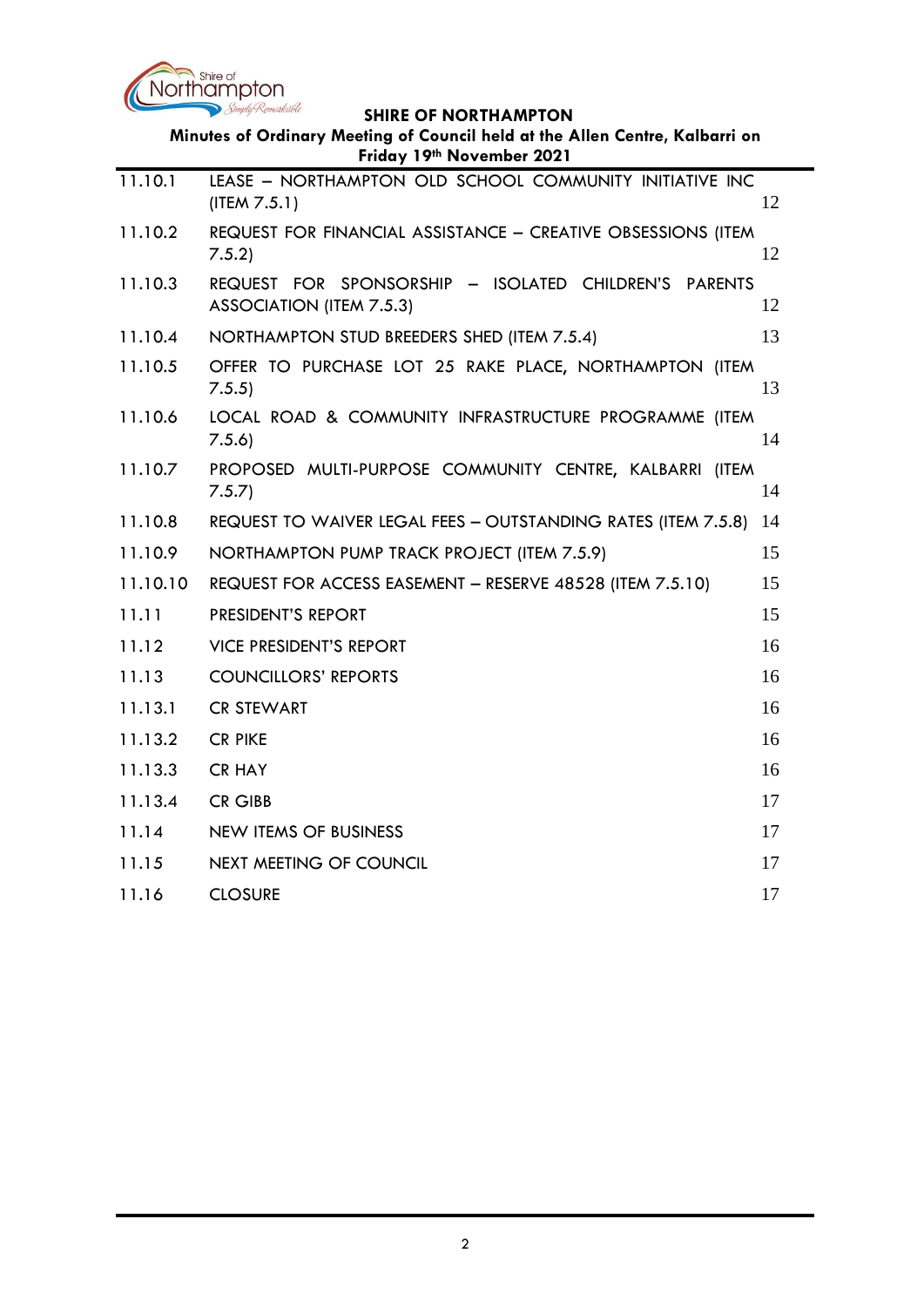

#### <span id="page-2-0"></span>**11.1 OPENING**

The President thanked all Councillors and staff present for their attendance and declared the meeting open at 1.00pm.

### <span id="page-2-1"></span>**11.2 PRESENT**

| Cr L Sudlow               | President                               | Northampton Ward |
|---------------------------|-----------------------------------------|------------------|
| Cr R Horstman             | Deputy President                        | Northampton Ward |
| Cr P Stewart              |                                         | Kalbarri Ward    |
| Cr S Stock-Standen        |                                         | Northampton Ward |
| Cr D Pike                 |                                         | Kalbarri Ward    |
| Cr R Suckling             |                                         | Northampton Ward |
| Cr T Hay                  |                                         | Northampton Ward |
| Cr T Gibb                 |                                         | Kalbarri Ward    |
| Mr Garry Keeffe           | <b>Chief Executive Officer</b>          |                  |
| <b>Mr Grant Middleton</b> | Deputy Chief Executive Officer          |                  |
| Mr Neil Broadhurst        | Manager of Works and Technical Services |                  |
| Mrs Michelle Allen        | <b>Planning Officer</b>                 |                  |

### <span id="page-2-2"></span>11.2.1 LEAVE OF ABSENCE

Nil

<span id="page-2-3"></span>11.2.2 APOLOGIES

Nil

# <span id="page-2-4"></span>**11.3 QUESTION TIME**

#### <span id="page-2-5"></span>11.3.1 ROBERT TENAGLIA

Robert Tenaglia had no questions but addressed Council regarding Item 7.3.1 Proposed Land-Based Fishing Tours License Agreement. Mr Tenaglia provided more information on the application stating that as the tour operator he would be providing a free tour for three military veterans once a month and that he was active in the tag and release program 'Westag' and prided himself on never exceeding bag limits.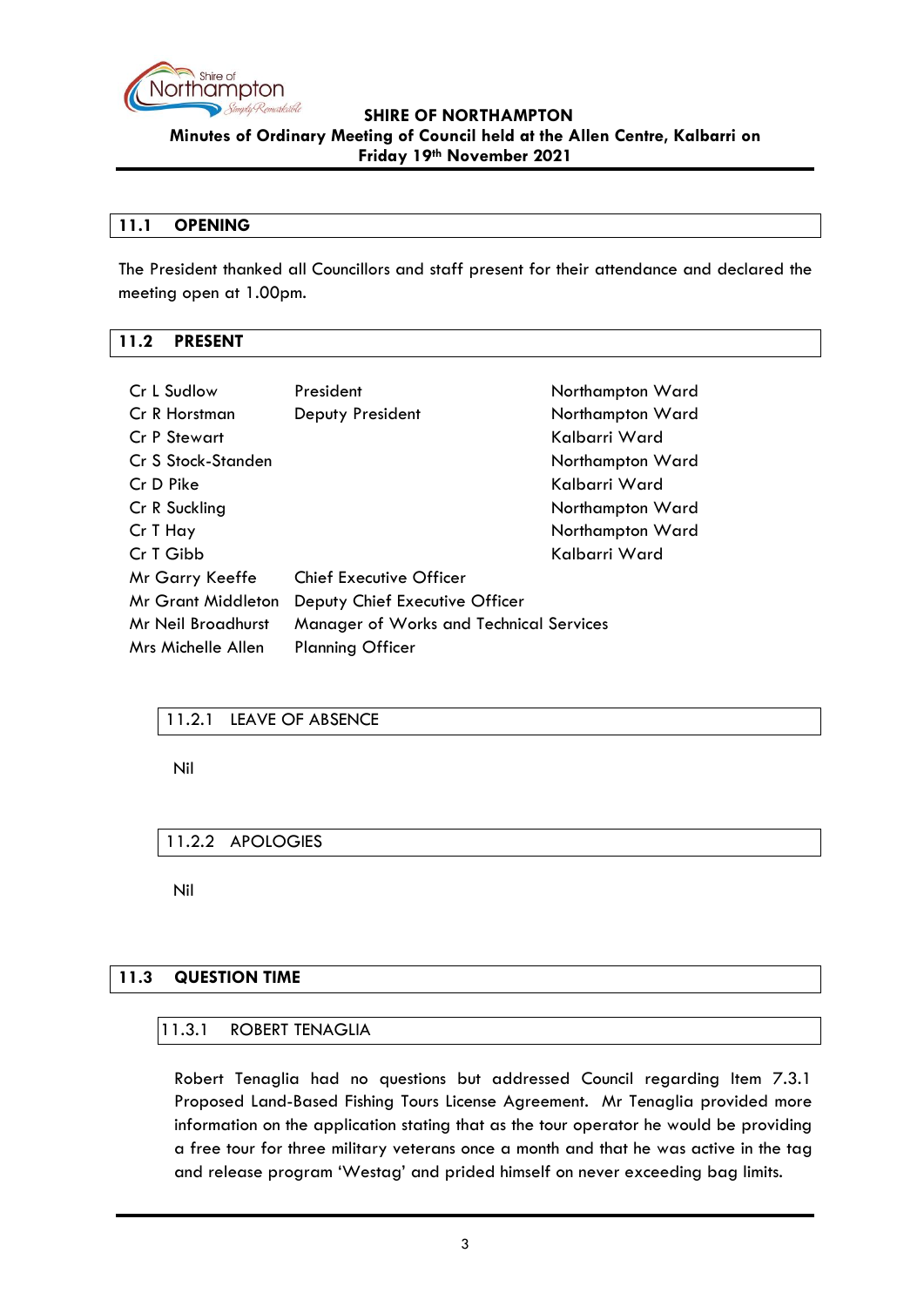

#### <span id="page-3-0"></span>11.3.1 ALEX MUSMARRA

Alex Musmarra addressed Council asking why communication in Kalbarri was so bad and why there were so many rules and laws to abide by.

CEO, Garry Keeffe, responded explaining that Local Governments generally act only within powers specifically delegated to them by law and are required to uphold laws and regulations set by higher levels of government. The CEO and Cr Stock-Standen responded advising the methods of communication utilised by the Shire of Northampton included social media posts, website posts, letter drops and 'greet and meet' occasions which provides the community with a variety of ways to communicate and be informed.

### <span id="page-3-1"></span>**11.4 DISCLOSURE OF INTEREST**

Cr Sudlow declared an impartiality interest in Item 7.5.3 Request for Sponsorship by the Isolated Children's Parents' Association as Cr Sudlow is a member of the Association.

Cr Horstman declared an impartiality interest in Item 7.5.1 Northampton Old School Initiative Inc as Cr Horstman is member of the group.

Cr Horstman declared an impartiality interest in Item 7.5.4 Northampton Stud Breeders Shed as Cr Horstman has a family member who is a member of the Northampton Stud Breeders.

Chief Executive Officer, Garry Keeffe, declared an impartiality interest in Item 7.5.5 Offer to Purchase Lot 25 Rake Place as the CEO is a neighbouring property owner to Lot 25.

### <span id="page-3-3"></span><span id="page-3-2"></span>**11.5 CONFIRMATION OF MINUTES**

11.5.1 CONFIRMATION OF MINUTES – ORDINARY COUNCIL MEETING FRIDAY 15<sup>th</sup> OCTOBER 2021

Moved Cr STEWART seconded Cr SUCKLING

That the minutes of the Ordinary Meeting of Council held on the  $15<sup>th</sup>$  October 2021 be confirmed as a true and correct record.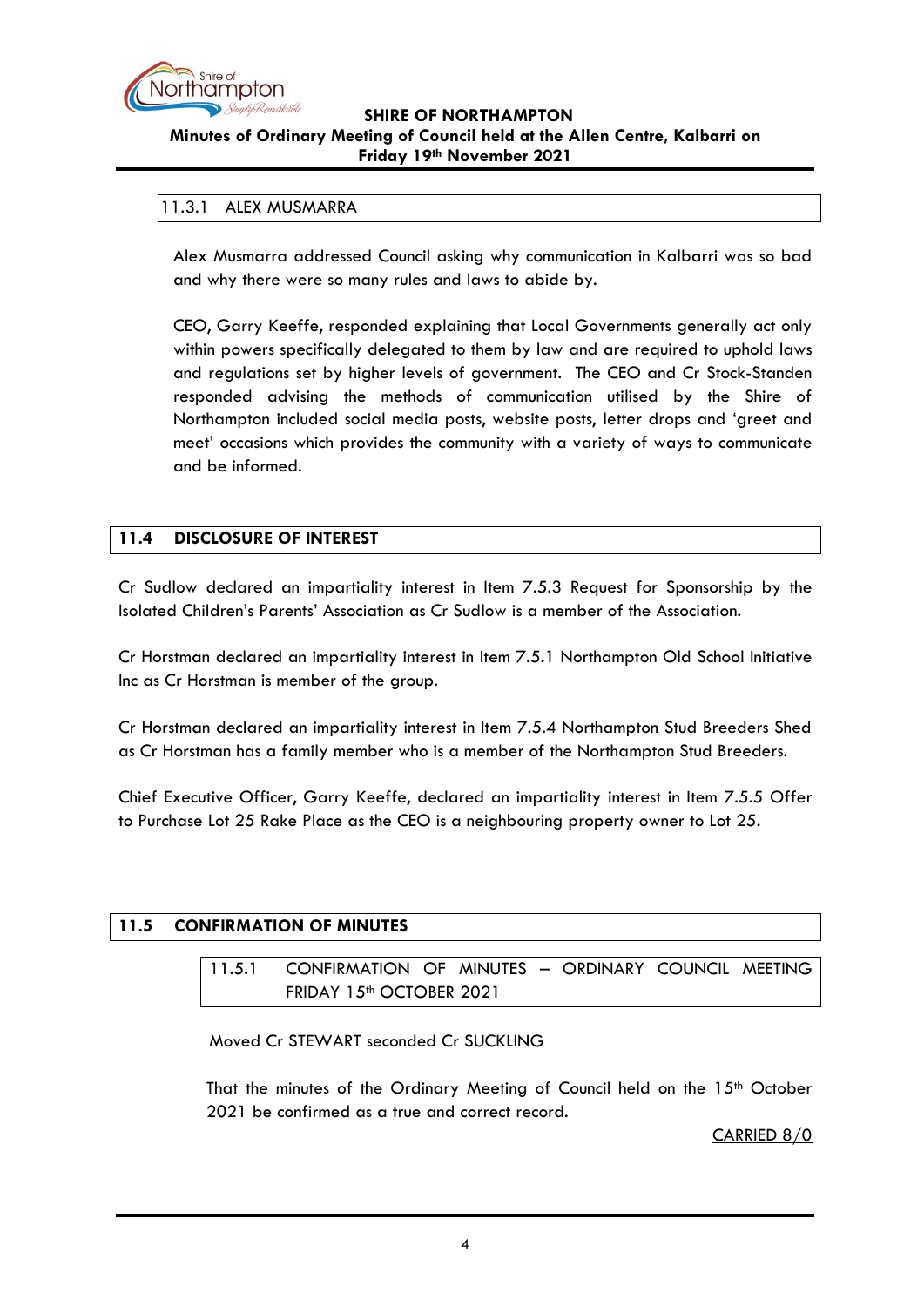

# <span id="page-4-1"></span><span id="page-4-0"></span>**11.6 RECEIVAL OF MINUTES**

# 11.6.1 SPECIAL MEETING OF COUNCIL – 19 OCTOBER 2021

Moved Cr SUCKLING, seconded Cr STOCK-STANDEN

That the minutes of the Special Meeting of Council for the purpose of swearing in of Councillors and the Election of the President, Deputy President, Committees and Delegates held on 19<sup>th</sup> October 2021 be confirmed as a true and correct record.

CARRIED 8/0

# <span id="page-4-3"></span><span id="page-4-2"></span>**11.7 WORKS & ENGINEERING REPORT**

11.7.1 INFORMATION ITEMS - MAINTENANCE/CONSTRUCTION WORKS PROGRAM (ITEM 7.1.1)

Noted

<span id="page-4-4"></span>11.7.2 REQUEST FOR QUOTE (RFQ – 03/2022) SUPPLY OF FLEET VEHICLES – 2021/2022, ONE (1) X 4 WHEEL ARTICULATED LOADER (ITEM 7.1.2)

Moved Cr STOCK-STANDEN seconded Cr STEWART

That Council accept the tender submitted by Westrac Pty Ltd to supply a Caterpillar 938K (IT) 4 Wheel Articulated Loader with Bucket at \$319,483.00 (exc GST). Trade vehicle/s (Shire plant number P252 – NR10101) be released to Mr Nolan Harris at the trade price of \$80,000.00 (exc GST). The listed option of a spare tyre and rim be purchased with the loader at \$5,577.00 (exc GST). Total price to Council \$245,060.00 (exc GST).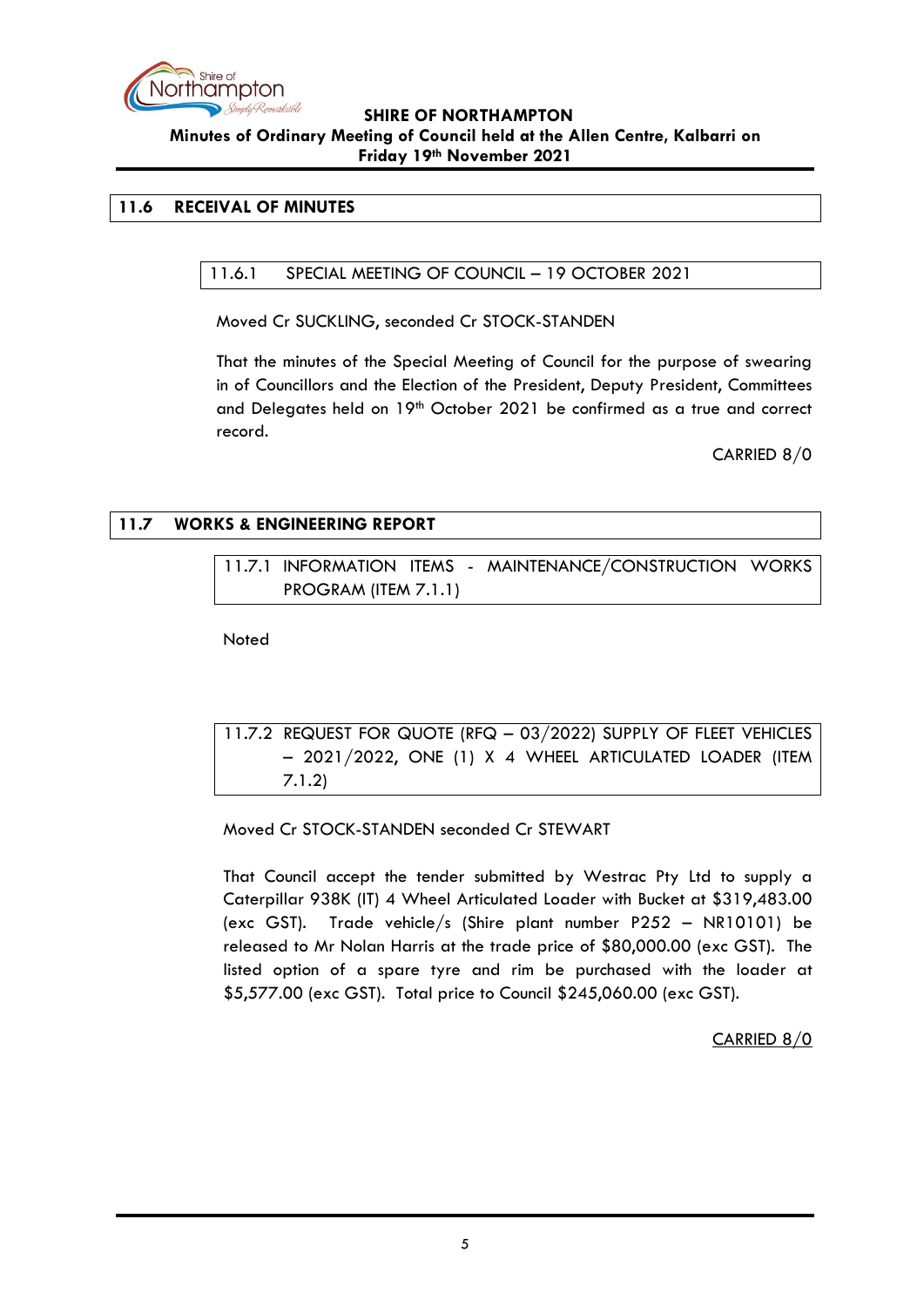

# <span id="page-5-0"></span>**11.7 HEALTH & BUILDING REPORT**

<span id="page-5-1"></span>11.7.1 BUILDING APPROVALS (ITEM 7.2.1)

Noted.

# <span id="page-5-3"></span><span id="page-5-2"></span>**11.8 TOWN PLANNING REPORT**

11.8.1 PROPOSED LAND-BASED FISHING TOURS LICENSE AGREEMENT – RESERVE 12996 (NORTH), RESERVE 26591 MURCHISON RIVER FORESHORE, KALBARRI AND COMMERCIAL VEHICLE PARKING AND STORAGE UPON LOT 202 (NO. 137) STILES ROAD, KALBARRI (ITEM 7.3.1)

Moved Cr STOCK-STANDEN seconded Cr STEWART

That Council:

- 1. Grant Development Approval for the experiential use (land-based fishing tours) of Reserve 12996 (North) and Reserve 26591 Murchison River Foreshore Kalbarri, and Lot 944 on Deposited Plan 74339 with the following conditions:
	- a) This Development Approval is an approval for the proposed use for the purposes of the Shire of Northampton's *Local Planning Scheme No. 11 – Kalbarri* and the *Planning and Development Act* (2005) only and does not constitute an Agreement/Licence with the Shire of Northampton or the State of Western Australia in their capacities as management bodies of the reserves/lots within which the use is proposed to be located;
	- b) The proposed tours that traverse the Murchison River from Reserve 12996 to Reserve 26591, and land areas of Reserves 12996 and 26591, and coast-line north of Kalbarri (Lot 944 of Deposited Plan 74339) shall be limited to a maximum of one 5.1 metre barge vessel, one 4 metre tender boat and two all-terrain vehicles (quad bikes);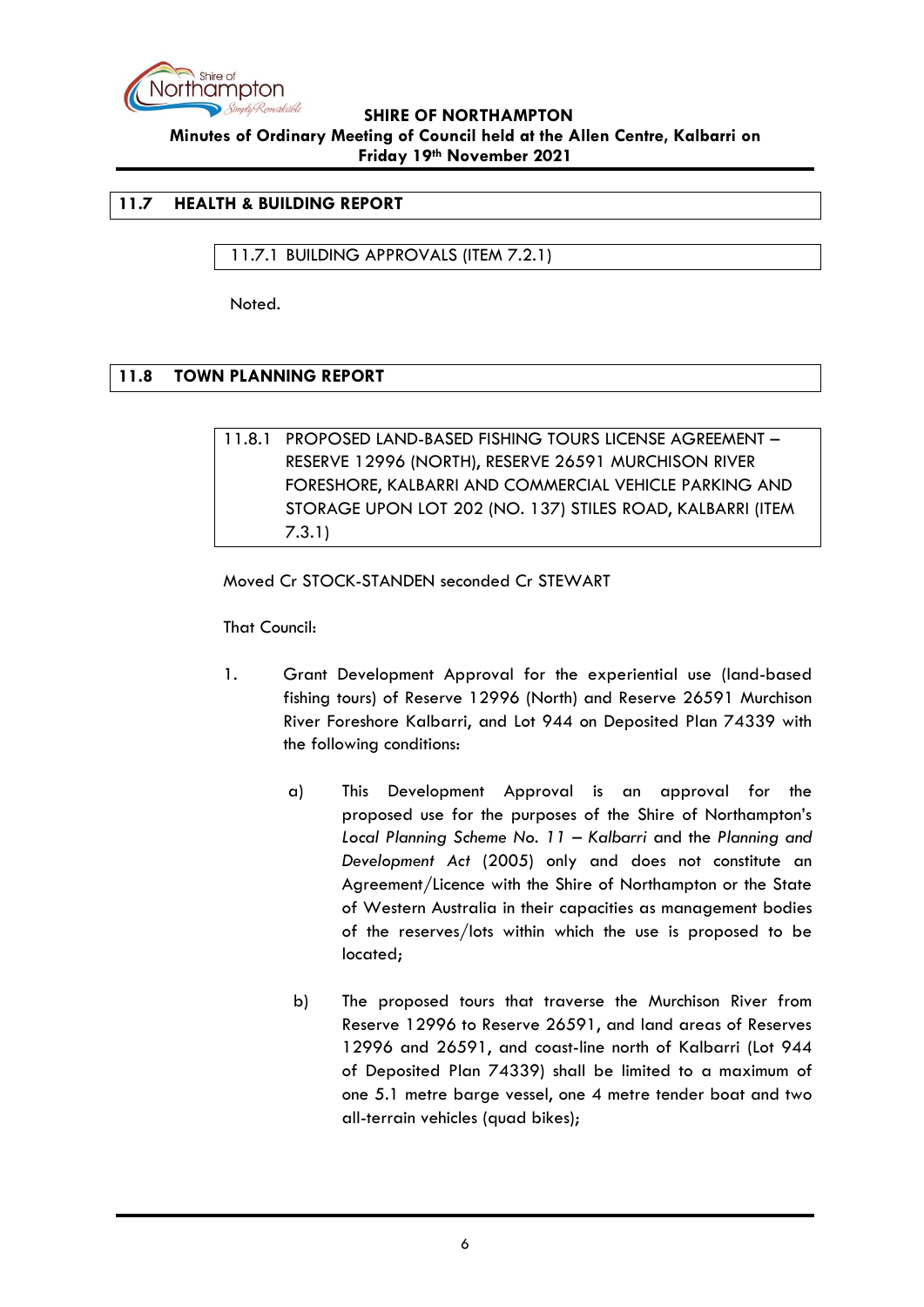

**Minutes of Ordinary Meeting of Council held at the Allen Centre, Kalbarri on Friday 19th November 2021**

- c) This approval is issued only to R. Tenaglia and is NOT transferable to any other person or to any other land parcel. Should there be a change of the occupier on the land in respect of which this planning approval is issued this approval shall no longer be valid;
- d) The proposed Land-based Fishing tours shall only operate in the locations indicated upon the attached approved plan(s) dated [insert date] as follows:
	- (i) Half day tours;
	- (ii) Night tours; and
	- (iii) Whiting tours (November to April).
- e) This approval is valid for a period of two years from the date of this advice, after which the further renewal of the approval by the local government is required. This is the responsibility of the applicant, and the local government will not automatically re-issue approvals.
- f) The Applicant shall provide an Emergency Management Plan, including a Fire Management Plan, to the Shire of Northampton, and to the approval of the local government, prior to the commencement of the proposed use;
- g) Prior to commencement of the proposed use, the Applicant is required to contact the Shire of Northampton's Environmental Health Officer to ensure compliance with the *Health (Miscellaneous Provisions) Act 1911* and *Food Act (2008;*
- h) This development approval shall remain valid so long as the necessary food registration remains current and valid and upon expiration or earlier termination of the food registration this development approval shall cease to be valid;
- i) The barge, tender vessel and two all-terrain vehicles is permitted to be stored at Lot 202 (No. 137) Stiles Road, Kalbarri when not in operation subject to the vehicles being stored within the property boundaries and the vehicles not causing injury to or prejudicially affecting the amenity of the locality by reason of the emission of smoke, dust, fumes, odour, noise, vibration, waste product or otherwise;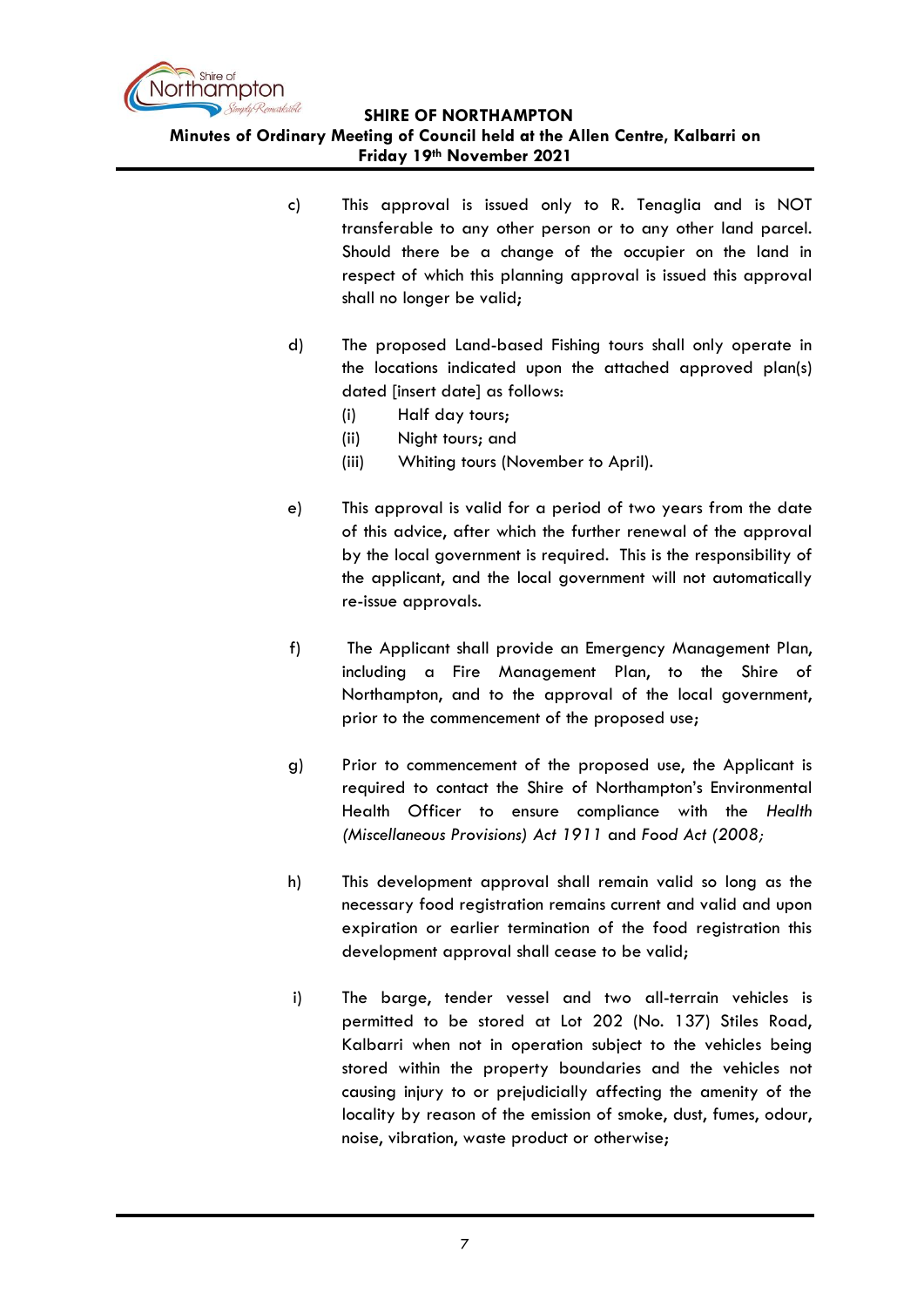

**Minutes of Ordinary Meeting of Council held at the Allen Centre, Kalbarri on Friday 19th November 2021**

- j) The Applicant shall conduct the tours using existing pathways, roads and tracks, and shall not negatively impact, degrade or damage the natural amenity within the approved land locations in any way;
- k) The Applicant shall obtain appropriate approvals for commercial vessel safety with the Australian Maritime Safety Authority, and/or use approved vessels only, to traverse the Murchison River between Reserves 12996 and 26591;
- l) Pursuant to Section 15 of Regulation 128l of the Fish Resources Management Regulations 1995 the applicant/operator is required to obtain a Fishing Tour Operator's Licence for the West Zone prior to commencement of the approved use;
- m) The applicant shall comply with Department of Transport's vehicle and vessel licensing requirements and use navigational lights during hours of restricted visibility;
- n) The Applicant shall at no time interfere or obstruct the operations and activities of the commercial fishing activities upon areas adjacent to the boat launching area, to the satisfaction of the local government;
- o) The Applicant shall at no time interfere or obstruct the activities of other Reserve/beach users, to the satisfaction of the local government;
- p) Should substantiated ongoing complaints be received in relation to Condition (n), the Shire of Northampton reserves the right to review and/or revoke this Development Approval;
- q) The Applicant is required to provide adequate rubbish disposal facilities, remove all rubbish associated with the operation, and maintain clean and sanitary conditions at all times;
- r) The Applicant shall obtain Public Liability Insurance coverage to a minimum of \$20 million, and forward a copy of this certificate to the Shire of Northampton, to comply with the provisions of the Shire of Northampton's *Local Planning Policy – Commercial Recreational Tourism Activity*;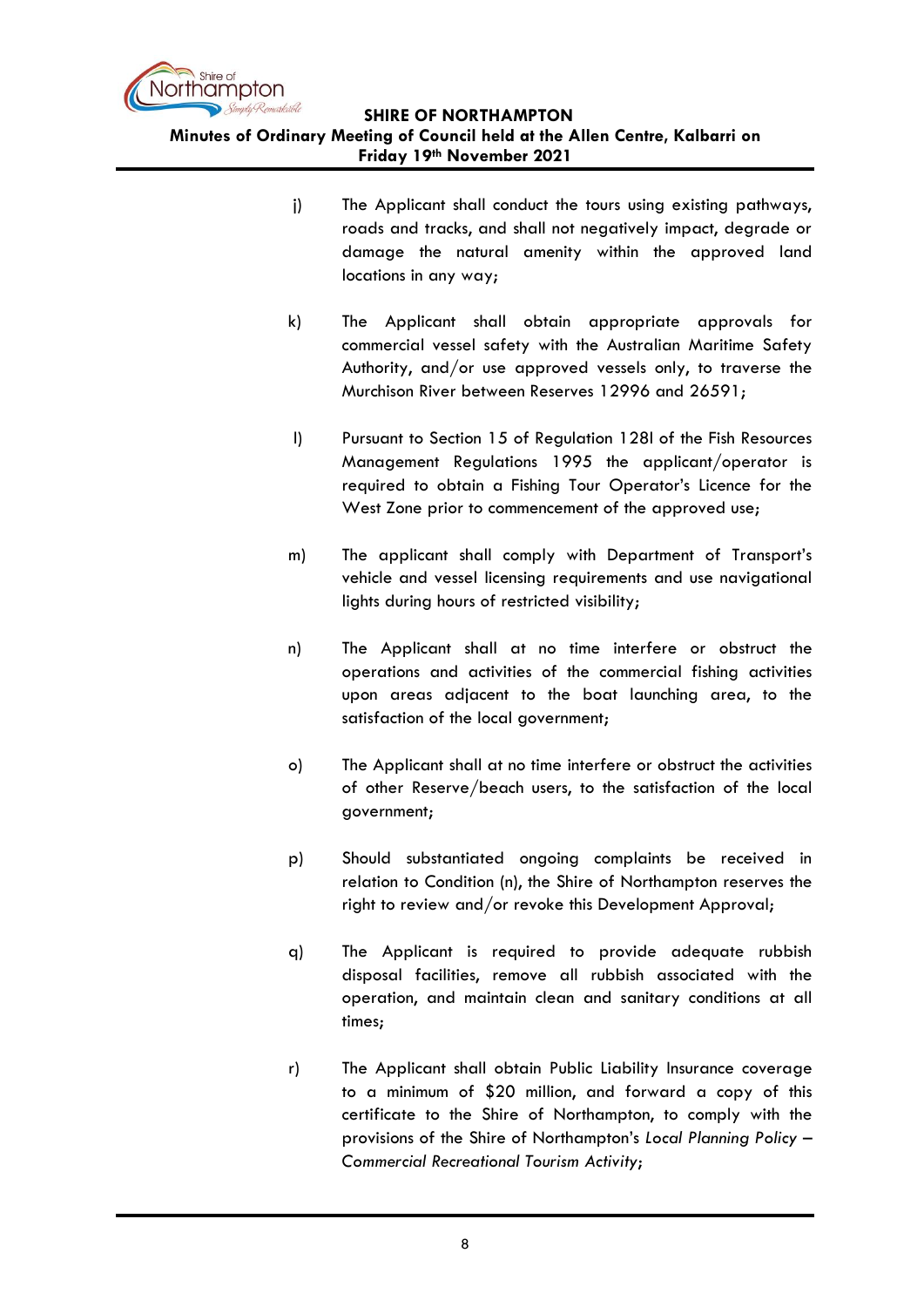

**Minutes of Ordinary Meeting of Council held at the Allen Centre, Kalbarri on Friday 19th November 2021**

- s) No freestanding signs or hoardings advertising the operation of the Land-based fishing tours are permitted to be erected whether temporary or permanent in nature:
- t) This Development Approval is subject to:
	- (i) In-principle approval of the Shire in its capacity as management body of the reserve within which the proposed use is to be located;
	- (ii) Approval of the Minister of Lands in accordance with the provisions of the *Land Administration Act* (1997);
	- (iii) A licence agreement being entered into by the Applicant and the Shire in accordance with Council's *Local Planning Policy – Commercial Recreational Tourism Activity on Crown Reserves;*
- u) This Development Approval shall remain valid whilst the agreement referred to in Condition 1t (iii) remains current and valid, and on the expiration or in the termination of such Licence Agreement, this Development Approval shall cease to be valid;
- v) Authorise delegation to the Chief Executive Officer and Principal Planner for preparation and execution of the Licence Agreement in Condition 1t (iii) above with any disputes to be referred back to Council for final determination; and
- w) The Applicant is advised that it is not the responsibility of the local government to ensure that all correct approvals are in place and that all conditions contained within said approvals are upheld during the operations of the business.

### Advice Notes

1. *The Applicant is advised that this development approval does not negate the requirement for any additional approvals and compliance with any and all governmental legislation and regulations which may be required under separate legislation including but not limited to the Health (Miscellaneous Provisions) Act 1911, the Food Act 2008, Environmental Protection Act 1986, Fire and Emergency Services Act 1998, Aboriginal Heritage Act 1972 and Fish Resources Management Resources Act 1994;*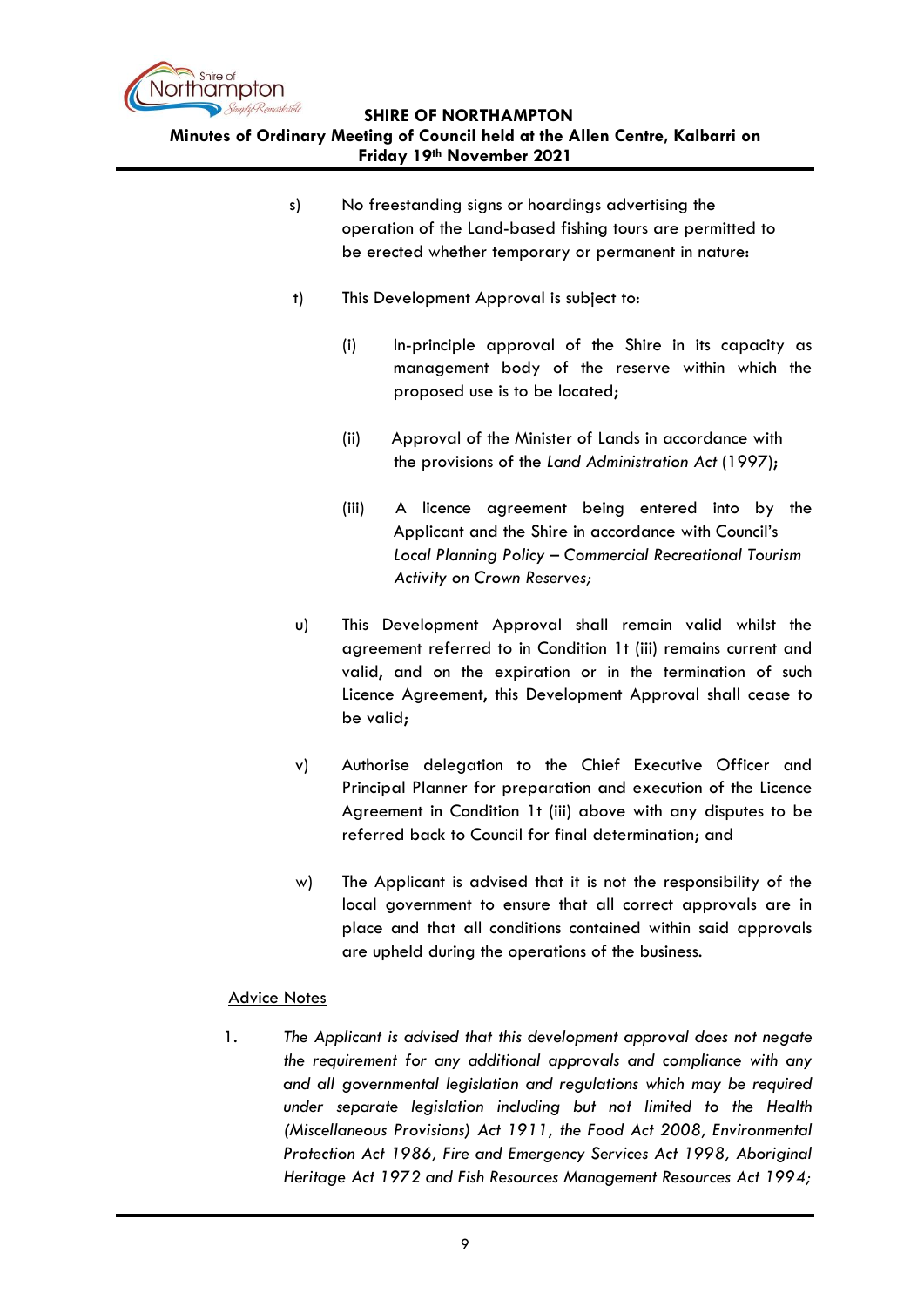

**Friday 19th November 2021**

- 2. *The Applicant is advised that they should undertake due diligence and take into consideration the State's Aboriginal Heritage when planning specific developments associated with the proposal so as to mitigate any risks where heritage sites may be present. More information is available at [https://www.wa.gov.au/organisation/department-of-planning-lands](https://www.wa.gov.au/organisation/department-of-planning-lands-and-heritage/aboriginal-heritage)[and-heritage/aboriginal-heritage](https://www.wa.gov.au/organisation/department-of-planning-lands-and-heritage/aboriginal-heritage)*
- *3. The Applicant is advised that this approval confers no right of exclusive occupation of the approved areas of operation upon the Applicant,*  including its employees and clients, and at all times must exercise other *Reserve and beach users rights to possess and enjoy the whole or any part of the approved areas;*
- *4. If an applicant is aggrieved by this determination there is a right (pursuant to the Planning and Development Act 2005) to have the decision reviewed by the State Administrative Tribunal. Such application must be made within 28 days from the date of this notice.*
- *5. If a commercial vehicle owner, who has been granted approval to park a vehicle on a lot, wishes to replace the vehicle with a different type of commercial vehicle, or park the vehicle in a different location to that approved, a new application is required to be lodged with the local government;*

CARRIED 8/0

# <span id="page-9-0"></span>11.8.2 SUMMARY OF PLANNING INFORMATION ITEMS (ITEM 7.3.2)

Noted.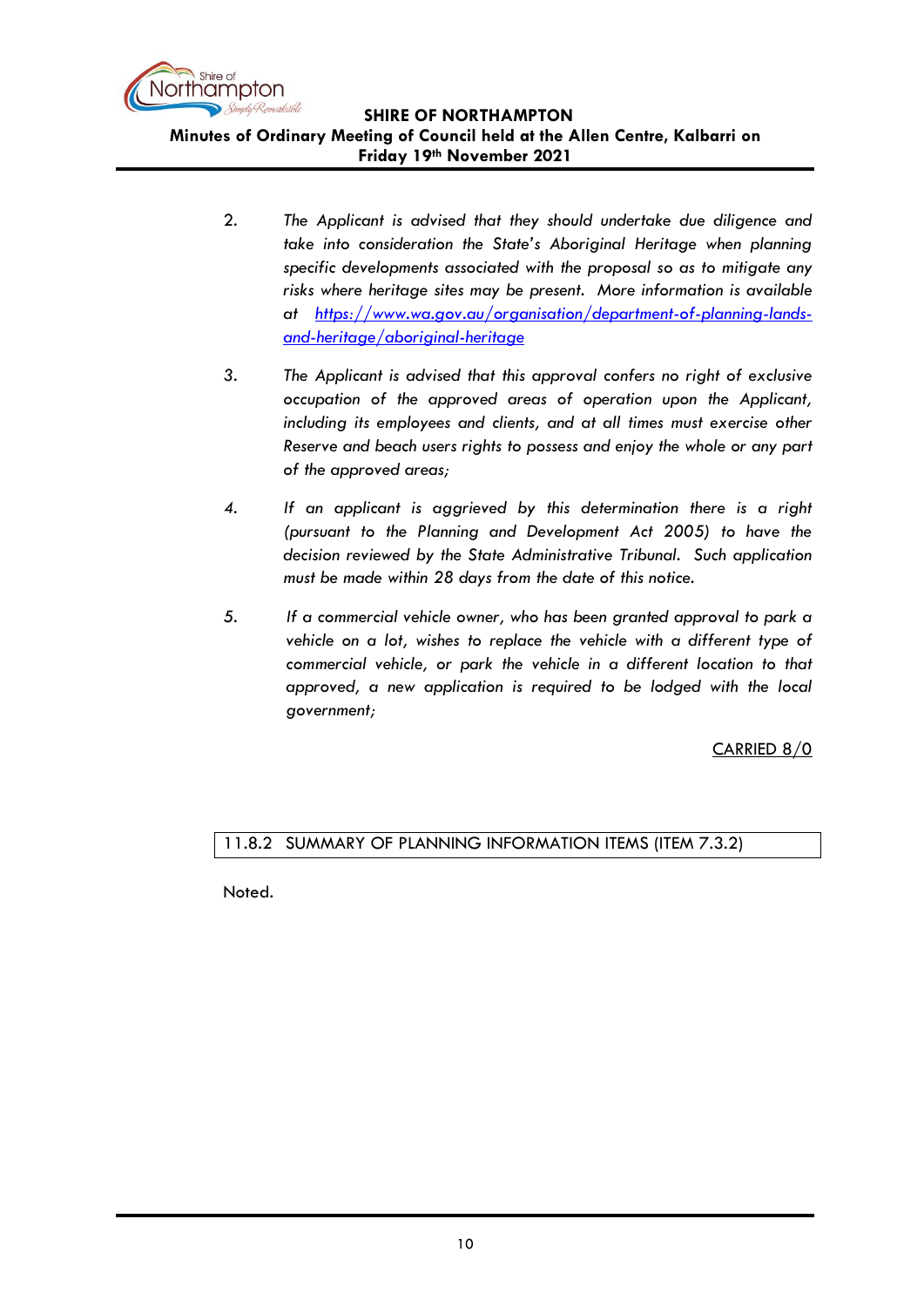

#### <span id="page-10-1"></span><span id="page-10-0"></span>**11.9 FINANCE REPORT**

#### 11.9.1 ACCOUNTS FOR PAYMENT (ITEM 7.4.1)

Moved Cr PIKE, seconded Cr GIBB

That Municipal Fund Cheques 22128 to 22140 inclusive totalling \$65,737.55, Municipal EFT payments numbered EFT22729 to EFT22849 inclusive totalling \$781,988.45, Trust Fund Cheques 2645 to 2655, totalling \$129,545.24, Direct Debit payments numbered GJ0406 to GJ0410 inclusive totalling \$243,428.74 be passed for payment and the items therein be declared authorised expenditure.

#### CARRIED BY AN ABSOLUTE MAJORITY 8/0

#### <span id="page-10-2"></span>11.9.2 MONTHLY FINANCIAL STATEMENTS – OCTOBER 2021 (ITEM 7.4.2)

Moved Cr HAY, seconded Cr SUCKLING

That Council adopts the Monthly Financial Report for the period ending 31 October 2021.

CARRIED 8/0

#### <span id="page-10-3"></span>11.9.3 CHILD CARE FEES AND CHARGES CHANGE (ITEM 7.4.3)

Moved Cr HORSTMAN, seconded Cr SUCKLING

That Council reviews and adopts the amended Child Care Fees as presented.

#### CARRIED BY AN ABSOLUTE MAJORITY 8/0

### <span id="page-10-4"></span>**11.10 ADMINISTRATION & CORPORATE REPORT**

Cr Horstman declared an impartiality interest in Item 7.5.1 as Cr Horstman is member of the Northampton Old School Initiative Inc. group.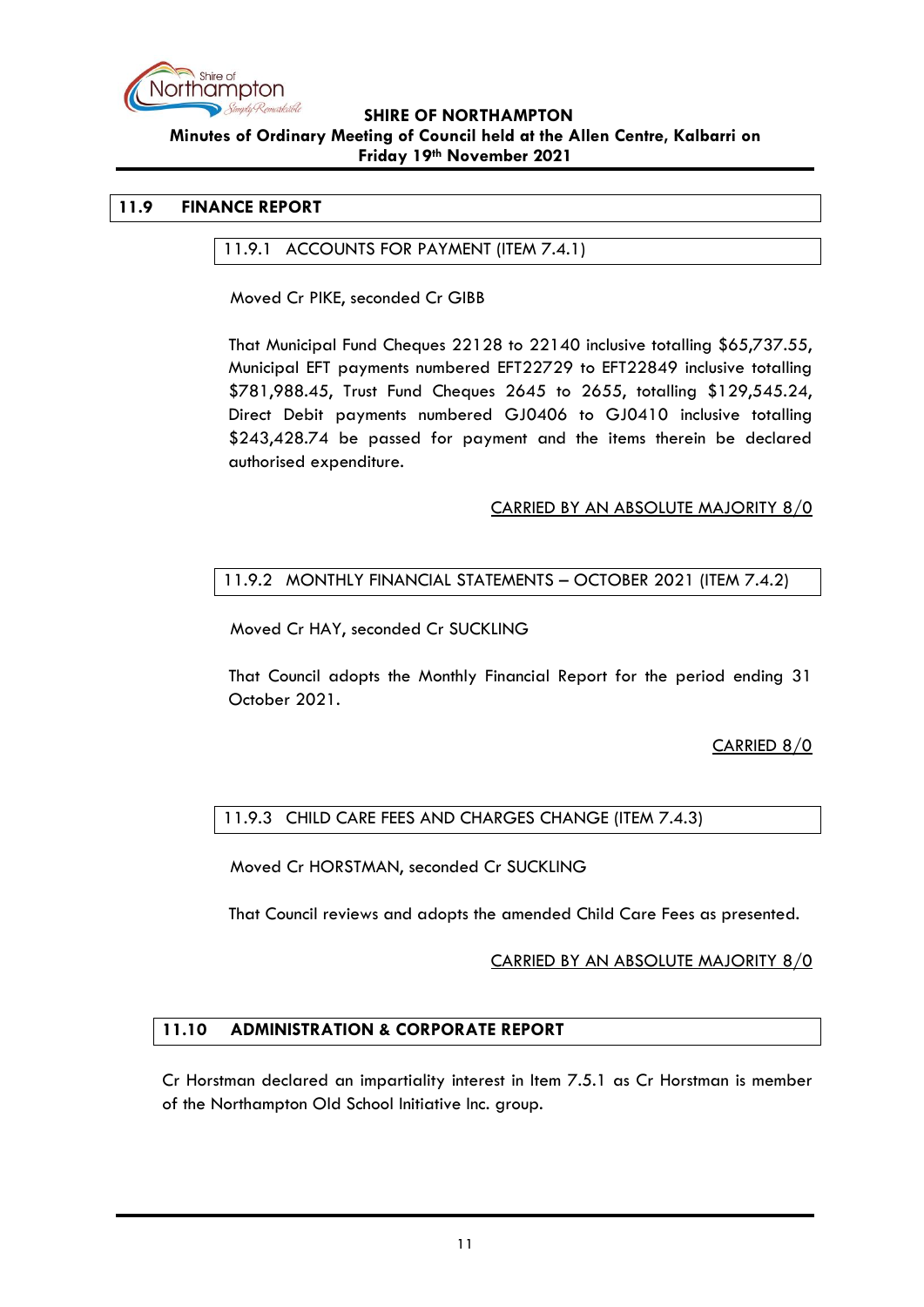

<span id="page-11-0"></span>11.10.1 LEASE – NORTHAMPTON OLD SCHOOL COMMUNITY INITIATIVE INC (ITEM 7.5.1)

Moved Cr STOCK-STANDEN seconded Cr GIBB

That Council approve the renewal of the lease for Lot 31 Robinson Street to the Northampton Old School Initiative Inc. for a further term of ten years.

CARRIED 8/0

<span id="page-11-1"></span>11.10.2 REQUEST FOR FINANCIAL ASSISTANCE – CREATIVE OBSESSIONS (ITEM 7.5.2)

Moved Cr HAY, seconded Cr SUCKLING

That Council not support the request by Creative Obsessions for an upfront grant of \$20,000 to assist with the purchase of Lot 42 Hampton Road, Northampton as it would set a precedent for other similar community organisations to make similar requests.

# CARRIED 8/0

Cr Sudlow declared an impartiality interest in Item 7.5.3 as Cr Sudlow is a member of the Isolated Children's Parents' Association.

<span id="page-11-2"></span>11.10.3 REQUEST FOR SPONSORSHIP – ISOLATED CHILDREN'S PARENTS ASSOCIATION (ITEM 7.5.3)

Moved Cr STEWART, seconded Cr STOCK-STANDEN

That Council sponsor the ICPA to the value of \$1000 to assist with the holding of their 2022 State Conference.

CARRIED 8/0

Cr Horstman declared an impartiality interest in Item 7.5.4 as Cr Horstman has a family member who is a member of the Northampton Stud Breeders group.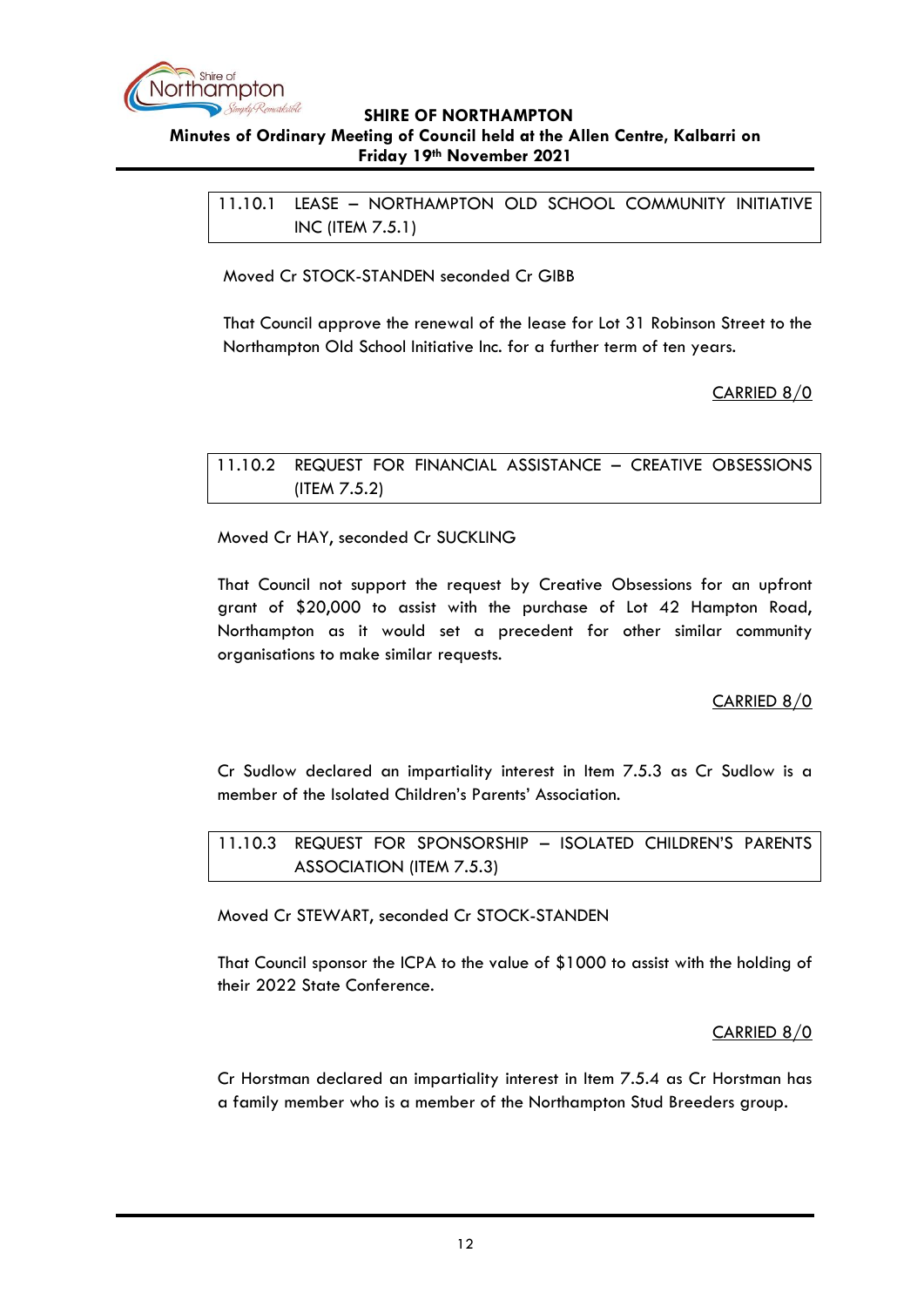

<span id="page-12-0"></span>11.10.4 NORTHAMPTON STUD BREEDERS SHED (ITEM 7.5.4)

Moved Cr PIKE, seconded Cr GIBB

That Council accept the quote submitted by Norwest Building Group (Aussie Sheds Group) of \$360,000 plus GST for the construction of a new stud breeders shed as per presented plans at the Northampton Recreation Centre.

# CARRIED 8/0

Chief Executive Officer, Garry Keeffe, declared an impartiality interest in Item 7.5.5 Offer to Purchase Lot 25 Rake Place as the CEO is a neighbouring property owner.

<span id="page-12-1"></span>11.10.5 OFFER TO PURCHASE LOT 25 RAKE PLACE, NORTHAMPTON (ITEM 7.5.5)

Council reviewed the Officer's recommendation following receipt of a current market valuation that was lower than the 2017 valuation of \$67,000 and determined to offer the lot to Peter and Aimee North for the sum of \$50,000.

Moved Cr STOCK-STANDEN, seconded Cr SUCKLING

That Council:

- 1. Due to the revised market valuation, that Council offers the applicants a revised purchase price of \$50,000 for the purchase of Lot 25 Rake Place, Northampton as it considers the \$60,000 offer is far in excess of the market valuation and the \$60,000 offer was based on the valuation established in 2017.
- 2. Should the applicants accept the revised purchase price then Council undertakes advertising of the proposed sale as per the requirements of Section 3.58 of the Local Government Act 1995 and associated regulations.
- 3. That the sale proceeds be deposited to the Councils Land Development Reserve Fund.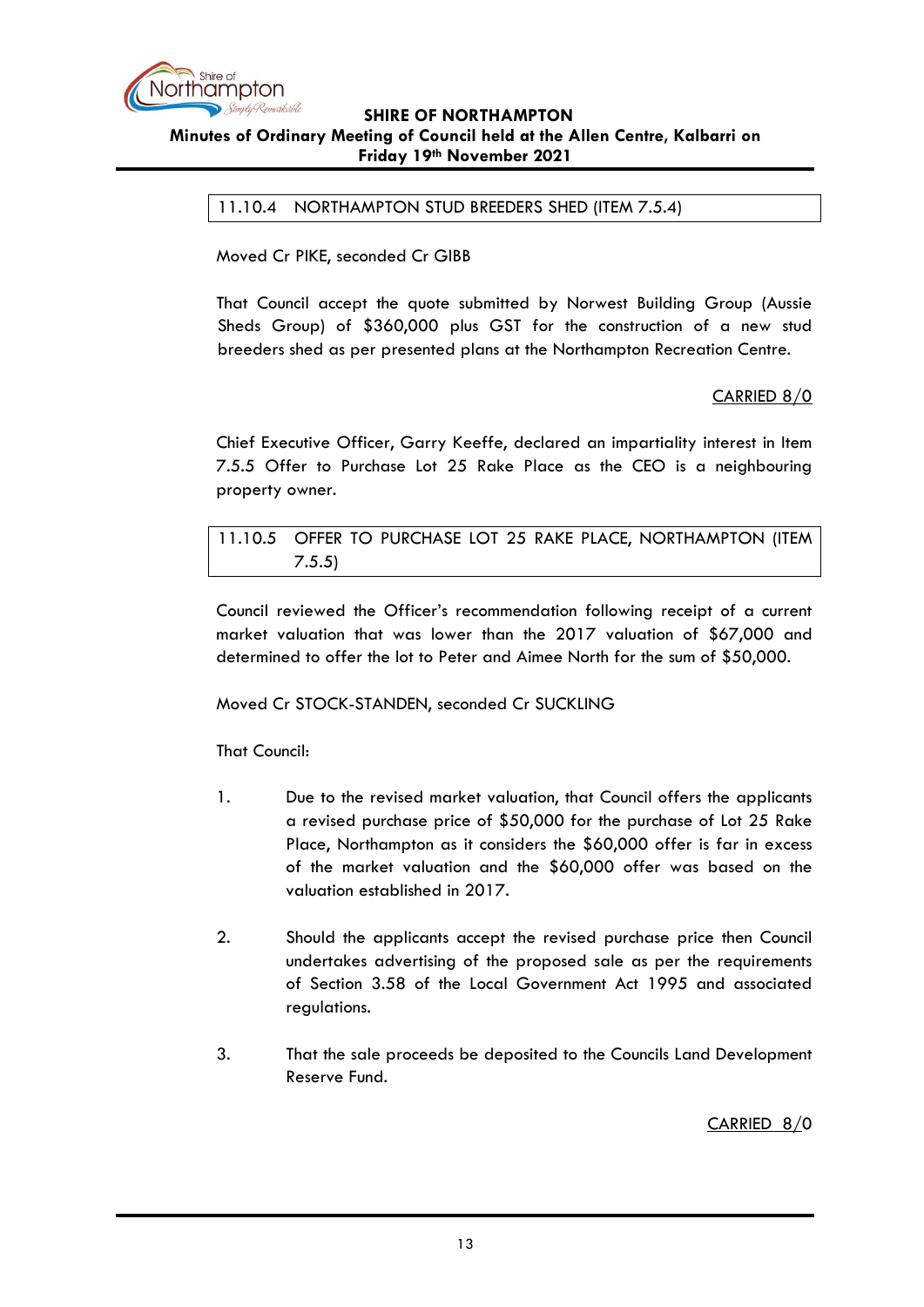

<span id="page-13-0"></span>11.10.6 LOCAL ROAD & COMMUNITY INFRASTRUCTURE PROGRAMME (ITEM 7.5.6)

Moved Cr PIKE, seconded Cr GIBB

That Council nominates the following projects for the Local Road and Community Infrastructure Programme:

| • Kalbarri Airport Runway Re-seal   | \$200,000 |
|-------------------------------------|-----------|
| • Little Bay Road                   | \$520,000 |
| • Public Toilets - Northampton Oval | \$140,000 |
|                                     |           |

CARRIED 8/0

<span id="page-13-1"></span>11.10.7 PROPOSED MULTI-PURPOSE COMMUNITY CENTRE, KALBARRI (ITEM 7.5.7)

### Moved Cr STEWART seconded Cr GIBB

That Council consider all submissions provided and progress with the calling of Expressions of Interest for a preliminary design of the new facility to incorporate all uses suggested from submissions received with the exception of a swimming pool where the preliminary design is to allow for the possible inclusion of a swimming pool at a later stage but not form part of the initial design to be pursued.

### CARRIED 8/0

<span id="page-13-2"></span>11.10.8 REQUEST TO WAIVER LEGAL FEES – OUTSTANDING RATES (ITEM 7.5.8)

Moved Cr HAY seconded Cr STOCK-STANDEN

That Council refuses the request to waiver legal fees associated with the outstanding rates and that the sum of \$2,336.71 is to be paid in full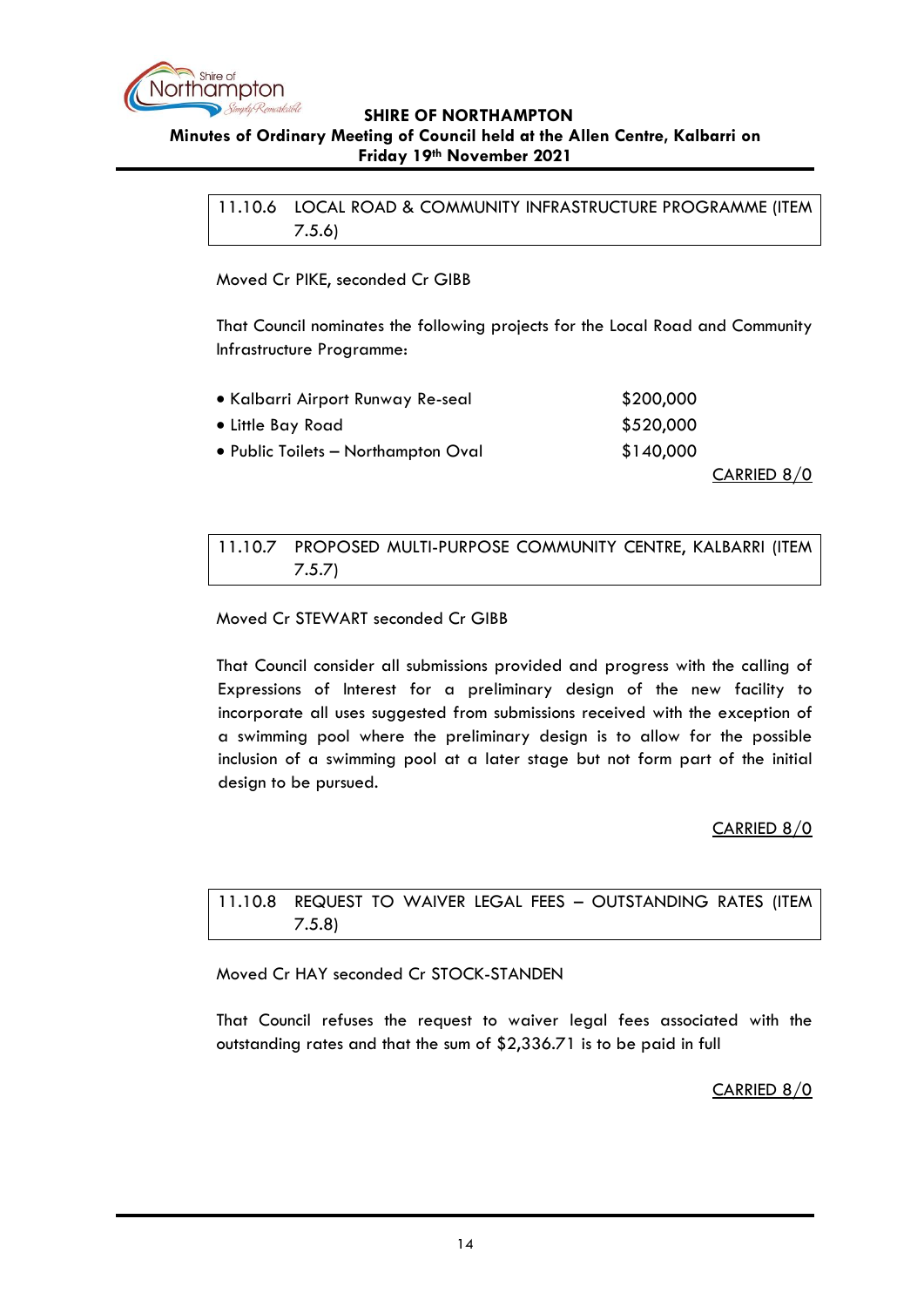

# <span id="page-14-0"></span>11.10.9 NORTHAMPTON PUMP TRACK PROJECT (ITEM 7.5.9)

Council did not agree with the Officer's recommendation as they believe the appropriate place for the Northampton Pump Track is at the Lions Park and that the design should be reconfigured to fit within the park.

Moved Cr SUCKLING seconded Cr STOCK-STANDEN

- 1. That the pump track is redesigned so it does not encroach onto Lot 33 and is located further south at the Lions Park on Shire land;
- 2. That approval for the project is obtained from Telstra; and
- 3. That any additional costs incurred for the construction of the redesigned pump track, be declared authorised expenditure.

### CARRIED BY AN ABSOLUTE MAJORITY 8/0

### <span id="page-14-1"></span>11.10.10 REQUEST FOR ACCESS EASEMENT – RESERVE 48528 (ITEM 7.5.10)

Moved Cr STEWART seconded Cr HAY

That Council approves of the establishment of a road reserve on a portion of Reserve 48528 as requested to provide access to proposed light industrial lots and that the excision of the required land from Reserve 48528, dedication and construction of the new road reserve to be at Development WA cost.

CARRIED 8/0

### <span id="page-14-2"></span>**11.11 PRESIDENT'S REPORT**

Since the last Council meeting Cr SUDLOW reported on her attendance at:

|           | 21/10/2021 Safe Work Method Statements training, Kalbarri         |
|-----------|-------------------------------------------------------------------|
| 2/11/2021 | Hon. Martin Aldridge MLC, Council Chambers Northampton            |
| 3/11/2021 | Luke Sanders, WAFL & Football Operations Manager, West Australian |
|           | <b>Football Commission</b>                                        |
| 4/11/2021 | Regional Drought Resilience meeting, Geraldton Department Primary |
|           | Industries and Regional Development                               |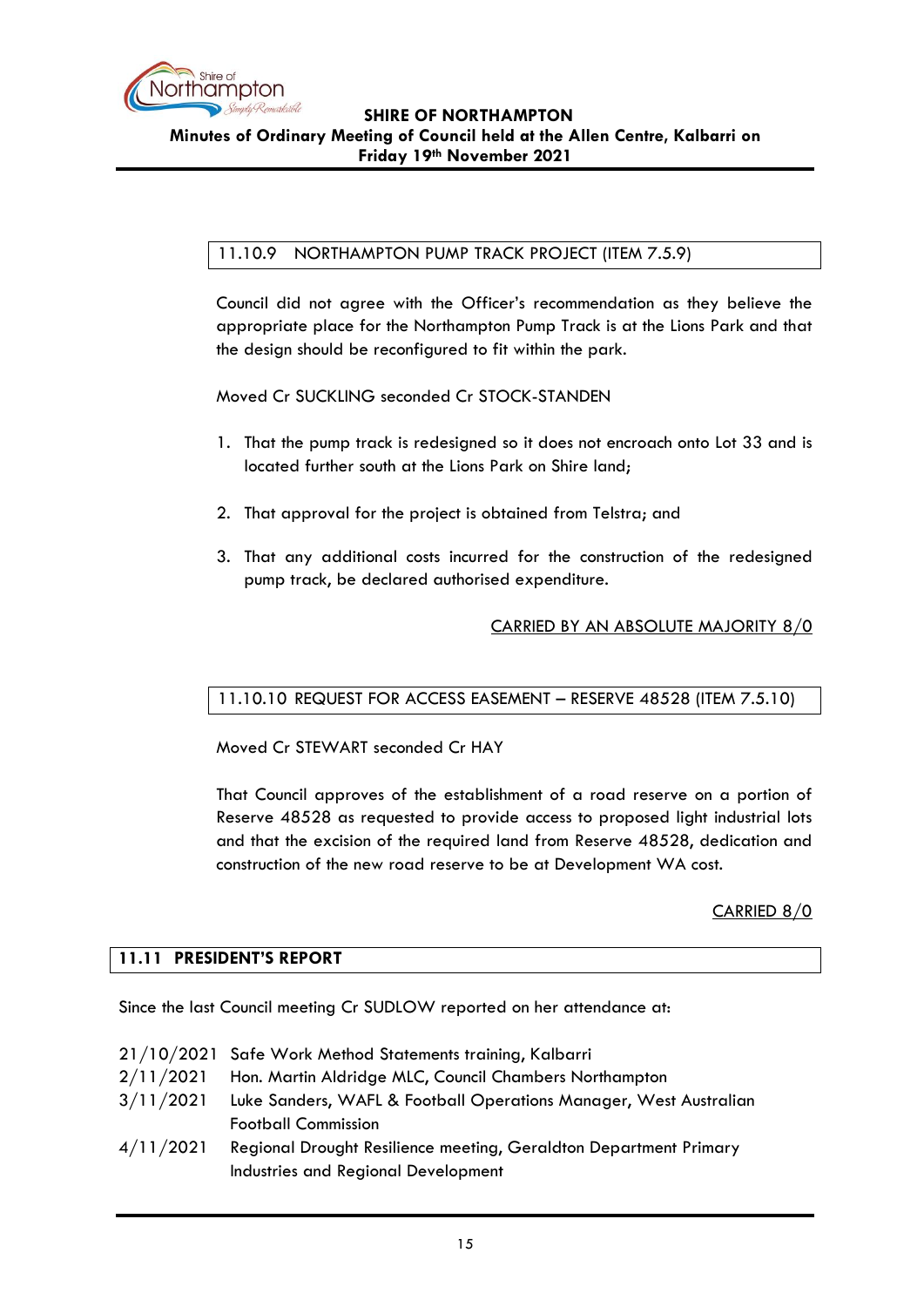

- 6/11/2021 RSL Remembrance Dinner, Northampton RSL
- 12/11/2021 Western Australian Local Government Association Training, Perth Convention **Centre**
- 13/11/2021 AFL Legends Dinner, Northampton Community Centre
- 16/11/2021 Shaping the State's Tourism Future, Hon. David Templeman, MLA

### <span id="page-15-0"></span>**11.12 VICE PRESIDENT'S REPORT**

Since the last Council meeting Cr HORSTMAN reported on his attendance at:

- 12/11/2021 Western Australian Local Government Association Training, Perth Convention **Centre**
- 15/11/2021 Local Government Act Reform Measures, Zoom meeting
- 16/11/2021 Local Community Recovery Group Meeting, Geraldton

# <span id="page-15-2"></span><span id="page-15-1"></span>**11.13 COUNCILLORS' REPORTS**

#### 11.13.1 CR STEWART

Since the last Council meeting Cr STEWART reported on his attendance at:

20/10/2021 David Bougourd, Australian Garnet Pty Ltd

### <span id="page-15-3"></span>11.13.2 CR PIKE

Since the last Council meeting Cr PIKE reported on his attendance at:

27/10/2021 Kalbarri Development Association meeting, Kalbarri 9/10/2021 Kalbarri Visitor Centre meeting, Kalbarri

### <span id="page-15-4"></span>11.13.3 CR HAY

Since the last Council meeting Cr HAY reported on his attendance at:

15/11/2021 Local Government Act Reform Measures, Zoom meeting